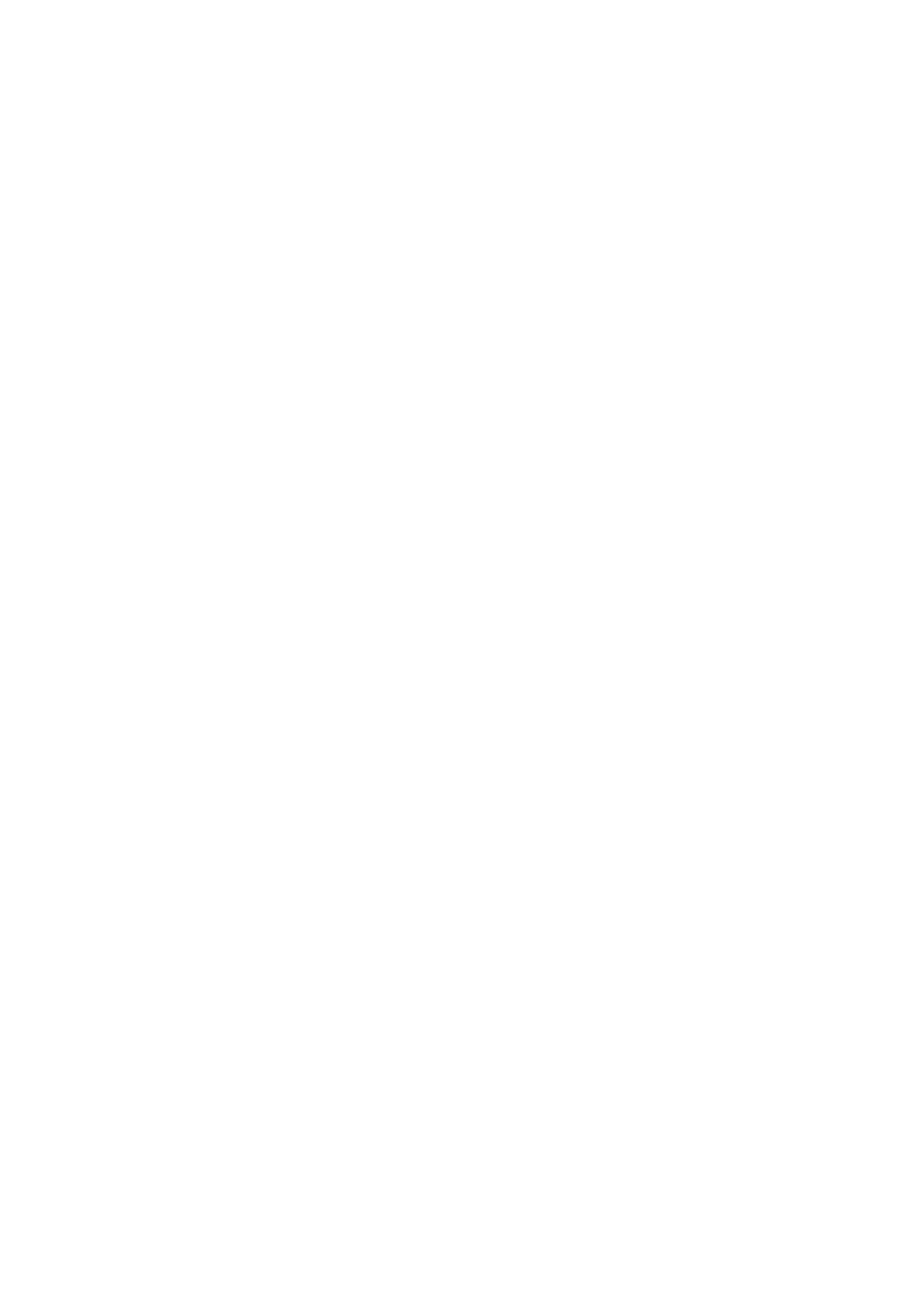# **OUTLINE**

## **1. BIBLIOGRAPHY**

- 1.1. Legal references
- 1.2. Authors
- 1.3. Further reading

## **2. INTRODUCTION**

## **3. DEVELOPMENT OF LANGUAGE TEACHING**

- 3.1. Ancient Times
- 3.2. Early Stages
- 3.3. The Grammar-Translation Method
- 3.4. Language Teaching Innovations in the 19th century: the reform movement
- 3.5. The Direct Method
	- **4. CURRENT TRENDS IN THE TEACHING OF ENGLISH AS A FOREIGN LANGUAGE**
- 4.1. Oral Approach and Situational Language teaching
- 4.2. Audiolingualism
- 4.3. Total Physical Response
	- 4.3.1. The Silent Way
	- 4.3.2. Community Language Learning
	- 4.3.3. The Natural Approach
	- 4.3.4. Suggestopedia

## **5. THE COMMUNICATIVE APPROACHES**

- 5.1. The Beginnings of Communicative Language Teaching
- 5.2. Communicative Language Teaching Principles
- 5.3. Activities and materials for Communicative Language Teaching

## **6. CONCLUSION**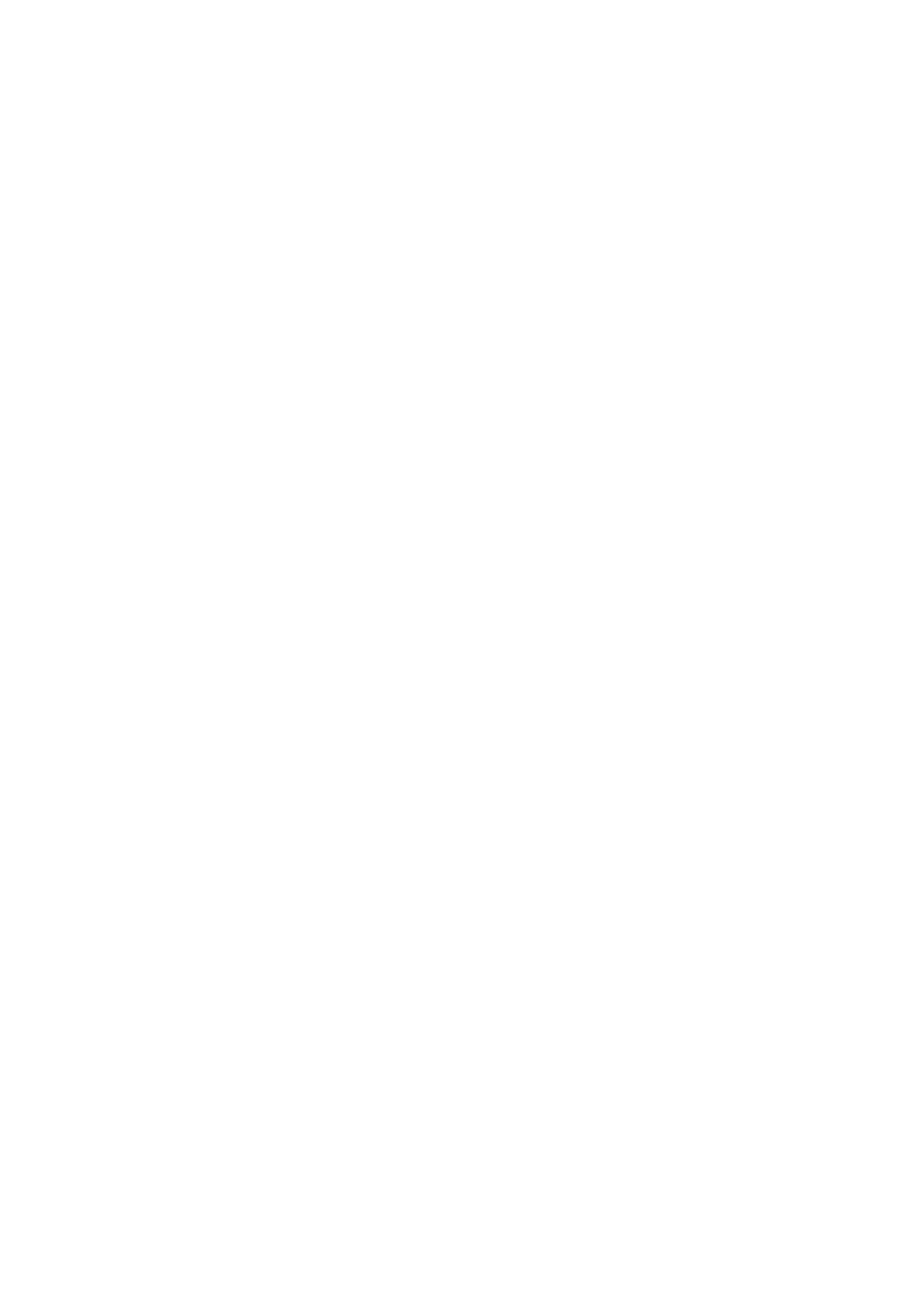#### **1. BIBLIOGRAPHY**

#### **1.1. Legal references**

- **Organic Law on the improvement of the quality of education**, December 9th 2013 (LOMCE).
- **Royal Decree 1105/2014** that establishes the core curriculum of Compulsory Secondary education and Baccalaureate.
- **Decree 220/2015 of September 2nd** that establishes the curriculum of Compulsory Secondary education in the Autonomous Community of Murcia.
- **Decree 221/2015 of September 2nd** that establishes the curriculum of Baccalaureate in the Autonomous Community of Murcia.
- **Order ECD/65/2015 of January 21st**, which describes the relationship among competences, contents and assessment criteria in primary education, secondary education and Baccalaureate.

#### **1.2. Authors**

- Brown, R. A First Language: The Early Stages. Cambridge, Mass.: Harvard University Press,
- Ellis, R. Understanding Second Language Acquisition. Ebook Edition, Oxford University Press, 2015.
- Hymes, D. Foundations in Sociolinguistics: An Ethnographic Approach. Philadelphia: University of Pennsylvania Press, 1974.
- Lee, James F. & VanPatten, B. Making Communicative Language Teaching Happen. New York: McGraw-Hill, 1995.
- Nunan, David. Practical English Language Teaching, Grammar. New York: McGraw & Hill, 2005.
- Richards, J., & Rodgers, T. Approaches and methods in language Teaching (2nd ed.). Cambridge University Press, 2001.
- Swan, M. Practical English Usage. Third Edition. Cambridge University Press, 2009.

#### **1.3. Further reading**

www.educarm.es

www.pntic.mec.es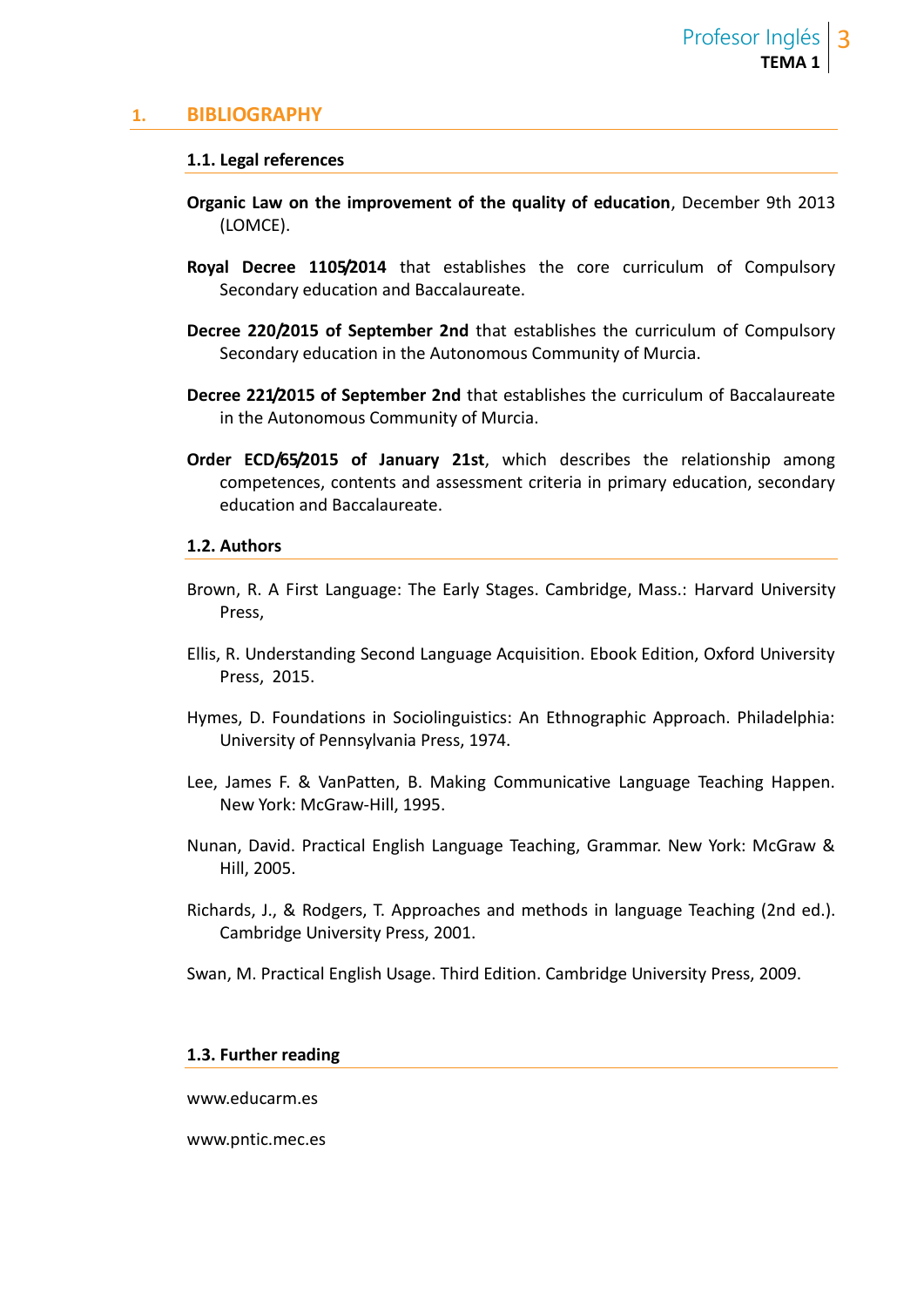#### Profesor Inglés **TEMA 1**

#### **2. INTRODUCTION**

This unit aims at providing a detailed account of the evolution of language from its origins, as an object of study, to a theory of language teaching. As Albert C. Baugh (1993) states, the basis for an understanding of present-day English and for an enlightened attitude towards questions affecting the language today is knowledge of its origins. The new Organic Law on the improvement of educational quality (LOMCE) 8/2013, and the Royal Decree 1105/2014 that establishes the core curriculum of Compulsory Secondary education and Baccalaureate focus on the great importance of learning a foreign language by the students throughout their schooling. With this purpose English is taught in our school from Infant Stage to the end of Compulsory Education through the Foreign Language Subject.

#### **3. DEVELOPMENT OF LANGUAGE TEACHING**

#### **3.1. Ancient Times**

Throughout history foreign language learning has always been an important issue. Today, English is the most widely studied foreign language but, for many years Latin was the dominant language for education, religion, commerce and government.

It was in India, around the 5th century B.C. that the early states of language were written down as a set of rules. In early Greece we find that the main aim in learning a foreign language was to prepare young people intellectually in order to take leading roles in the activities of the state and society. In Rome, they considered the teaching of oratory and rhetoric important, giving special attention to the development of character. Rome were taught Greek by teacher-slaves. The normal methodology followed the classical order – lectio, disputatio – were texts were read and then discussed.

Language study and, therefore, language teaching was promoted in subsequent centuries through the fields of philosophy, logic, rhetoric, sociology, and religion. This was basically in order to study and understand the general principles upon which all languages are based and in doing so, teach them better. Some of these methodological and theoretical aspects, principles, and ideas are still used in modern linguistics nowadays.

#### **3.2. Early Stages**

In the Middle Ages Latin was the most important language, usually used as a second language. It was the dominant language of education, government, and commerce. It was taught in the monastic schools through rote learning of grammatical rules and translation. It was important because it gave access to the works by classical writers. By the end of the Middle Ages, vernacular languages displaced Latin, although it maintained certain importance since its grammar and rhetoric became the main model for foreign language study and it was to be studied as mental gymnastics and as the basis for higher education.

The teaching of modern languages began in England at the end of the Middle Ages when English replaced French as the first language and French became a second language that had to be learnt. The first manual for the teaching of French was written in 1396. It was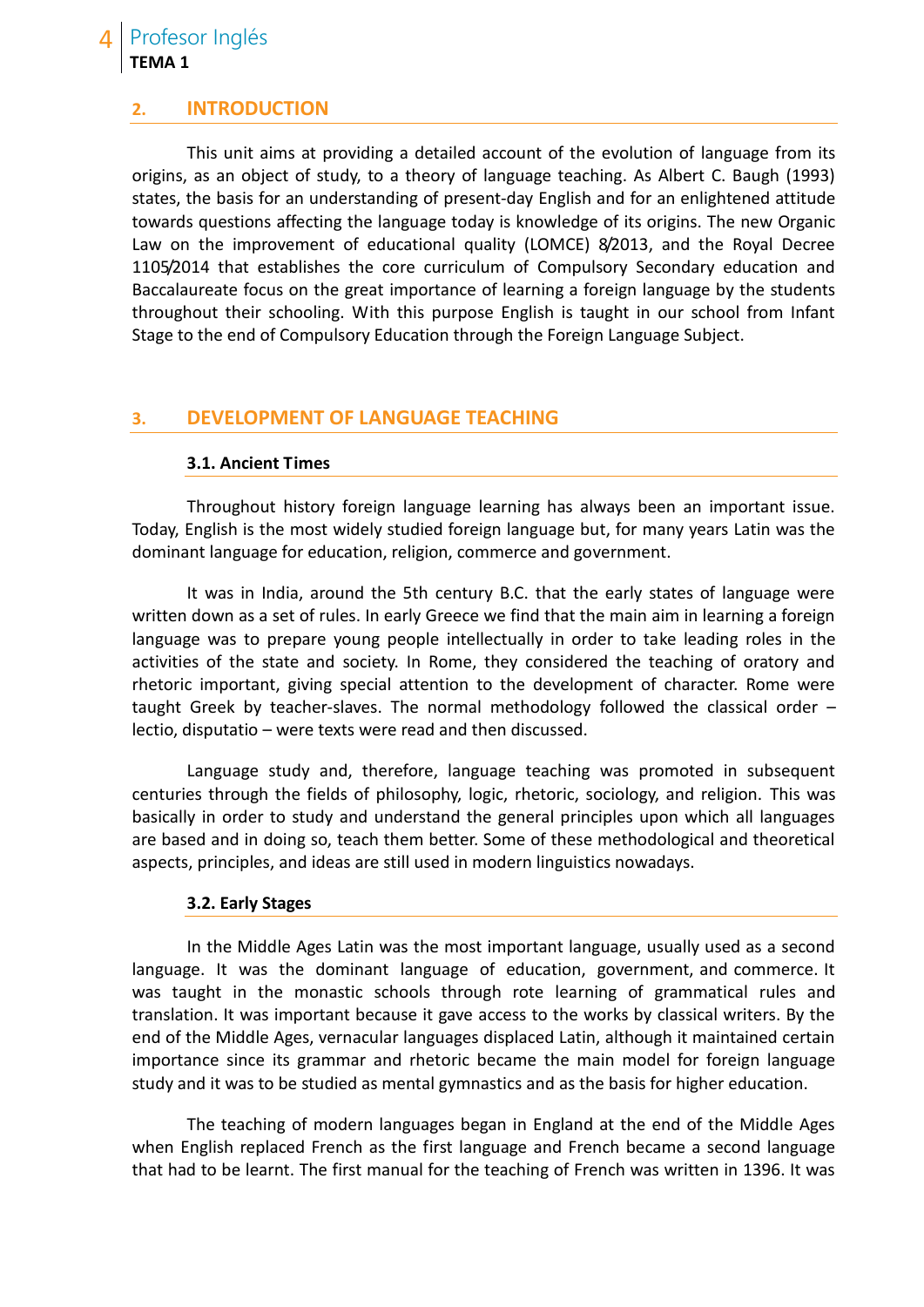a collection of everyday dialogues and was the first of a number of similar manuals that appeared during the 15th and 16th centuries.

To the Tudors, English was the language of the nation. French was seen as an accomplishment necessary for people with ambition towards culture, and Latin remained the mark of a properly educated person. Going to school meant learning Latin grammar (neither French nor English had a proper grammar yet).

In the absence of grammatical descriptions of the language, early language teaching material relied mainly on texts and the dialogue forms. This was called the catechist technique whereby texts had to be learnt by heart and questions were used as prompts to the memory.

Double-manuals, aimed to teach English to French-speakers and vice versa, started to appear at the end of the 15th century. The first of these manuals was a short book of dialogues and other texts prepared by William Caxton. It was severely practical in its aims and contains no linguistic information about either French or English.

There were other signs of a growing interest in learning English in the early 16th century such as its inclusion in polyglot dictionaries and phrasebooks.

The final example of early handbook for the teaching of English to foreigners was a manual discovered by Alston Called "A very profitable book to learn the Manner of Reading, Writing and Speaking in English and Spanish". It was a double- manual but both languages had been translated from different earlier editions, the Spanish from Flemish and the English probably from Latin.

The first textbooks solely designed to teach English as a foreign language didn't appear until the late 16th century.

The next stage in the development of English language teaching was determined by major events in the mainstream of late 16th century religious politics.

Throughout the 17th century the teaching of modern languages remained a small scale enterprise, usually with a private tutor or in small classes. The main concern of schools was the teaching of Latin and Greek and until the early 18th century the classical curriculum was dominant and unchallenged. When young children reached school age all they learnt were Latin grammar rules and definitions.

However, there were occasional attempts to promote alternative approaches to education. Montaigne and Roger Ascham in the 16th century and Comenius and John Locke in the 17th century made specific proposals for curriculum reform and for changes in the way of teaching Latin but, since Latin (and Greek) had for so long been regarded as the classical and most ideal form of language, it was normal that the ideas about the role of language study in the curriculum reflected the long-established status of Latin. It was said to develop intelectual abilities and the study of Latin grammar became an end in itself.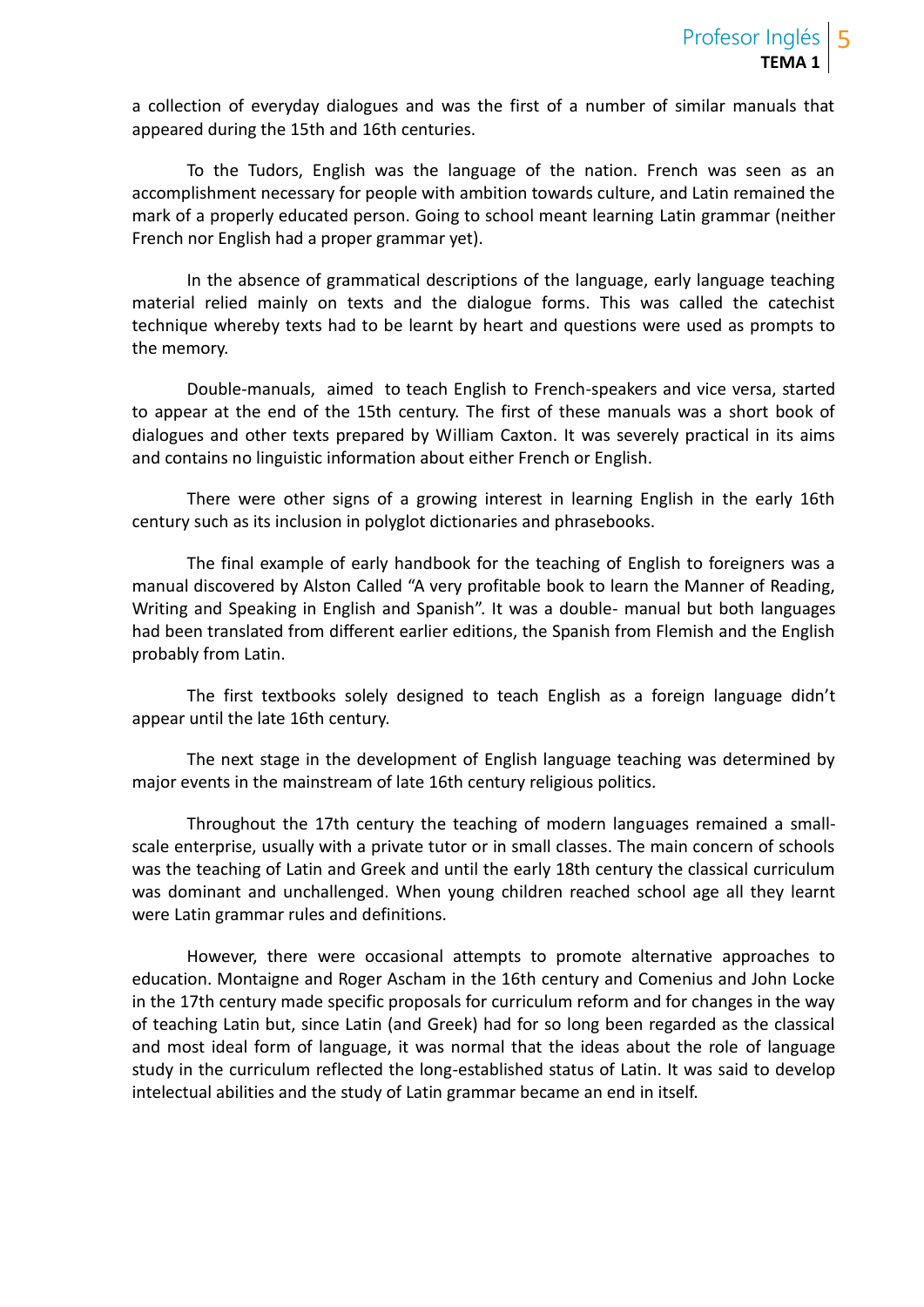When "modern" languages started to get into the curriculum of European schools in the 18th century, they were taught using the same procedures as those used for teaching Latin.

Textbooks consisted of statements of abstract grammar rules, lists of vocabulary, and sentences for translation. Oral practice was limited to students reading aloud the sentences they had translated. These sentences had no relation to the language of real communication since they were constructed to illustrate the grammatical system of the language.

By the 19th century this approach based on the study of Latin had become the standard way of studying foreign languages in schools. A textbook in this century consisted of lessons organized around grammar points. This approach became known as the Grammar- Translation Method.

#### **3.3. The Grammar-Translation Method**

It was first known in the United States as the Prusian Method. Its leading exponents were J. Seidenstücker, Karl Plötz, H.S. Ollendorf, and J. Meidinger. The principal characteristics of the Grammar-Translation Method were these:

- The goal of foreign language study is to learn a language in order to read its literature or to benefit from the mental discipline and intellectual development that result from foreign language study. Grammar Translation is a way of studying a language that approaches the language first through detailed analysis of its grammar rules, followed by application of this knowledge to the task of translating sentences and texts into and out of the target language. Language learning consists of little more than memorizing rules and facts in order to understand and manipulate the morphology and syntax of the foreign language.

Reading and writing are the major focus; little or no attention is paid to speaking or listening.

- Vocabulary selection is based on the reading texts used and words are taught through bilingual word lists, dictionary study, and memorization. In a typical Grammar-Translation text, the grammar rules are presented, a list of vocabulary items are presented with their translation equivalents and translation exercises are prescribed.

The sentence is the basic unit of teaching and language practice. Much of the lesson is devoted to translating sentences into and out of the target language, and it is this focus on the sentence that is a distinctive feature of the method.

Accuracy is emphasized. Students are expected to attain high standards in translation.

Grammar is taught deductively  $-$  that is, by presentation and study of grammar rules, which are then practiced through translation exercises.

The student's native language is the medium of instruction. It is used to explain new items and to enable comparisons to be made between the foreign language and the student's native language.

This method dominated European and foreign language teaching from the 1840s to the 1940s.

In the mid- and late 19th century, opposition to the Grammar-Translation Method gradually developed in several European countries. This Reform Movement, as it was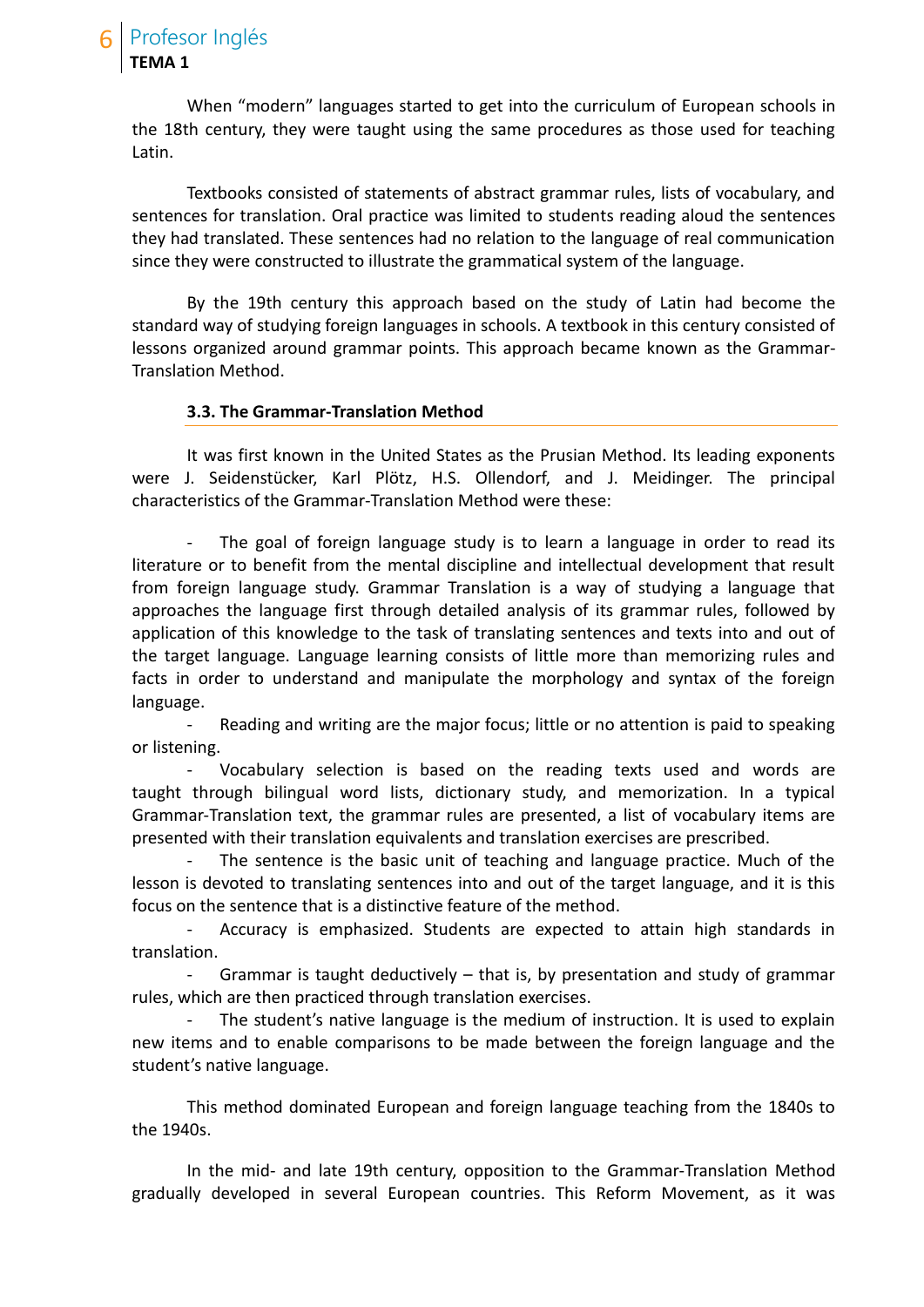referred to, laid the foundations for the development of new ways of teaching languages and raised controversies that have continued to the present day.

#### **3.4. Language Teaching Innovations in the 19th century: The Reform Movement**

Towards the mid 19th century, several factors contributed to a questioning and rejection of the Grammar-Translation Method. The increasing opportunities for communication among Europeans created a demand for oral proficiency in foreign languages so language teaching specialists turned their attention to the way modern languages were being taught.

In many parts of Europe new approaches to language teaching were developed by language teaching specialists.

C. Marcel (1793-1896) referred to child language learning as a model for language teaching, emphasized the importance of meaning in learning, proposed reading as the main skill, and tried to locate language teaching within a broader educational framework.

T. Prendergast (1806-1886) observed that children use contextual and situational cues to interpret utterances and that they use memorized phrases and "routines" in speaking. He proposed the first "structural syllabus", advocating that learners be taught the most basic structural patterns occurring in the language.

F. Gouin (1831-1896) developed an approach to teaching a foreign language based on his observations of children's use of language. He believed that language learning was facilitated through using language to accomplish events consisting of a sequence of related actions. His method used situations and themes as ways of organizing and presenting oral language. Gouin's views later became part of such approaches and methods as Situational Language Teaching and Total Physical Response.

Educators recognized the need for speaking proficiency rather than reading comprehension, grammar, or literary appreciation. But the ideas and methods of Marcel, Prendergast, Gouin and other innovators were developed outside the context of established circles of education and hence lacked the means for wider dissemination, acceptance and implementation.

At the end of the 19th century teachers and linguists began to write about the need for new approaches to language teaching, and through their pamphlets, books, speeches, and articles, the foundation for more widespread pedagogical reforms was laid. This effort became known as the Reform Movement in language teaching.

Marcel, Prendergast, and Gouin's ideas failed to receive widespread support or attention but, from the 1880s, Henry Sweet, W. Viëtor, and Paul Passy began to provide the intellectual leadership needed to give reformist ideas greater credibility and acceptance.

Linguists emphasized that speech, rather than the written word, was the primary form of language. Therefore, the International Phonetic Association was founded in 1886, and its International Phonetic Alphabet (IPA) was designed to enable the sounds of any language to be accurately transcribed. One of the earliest goals of the association was to improve the teaching of modern languages. It advocated:

The study of spoken language.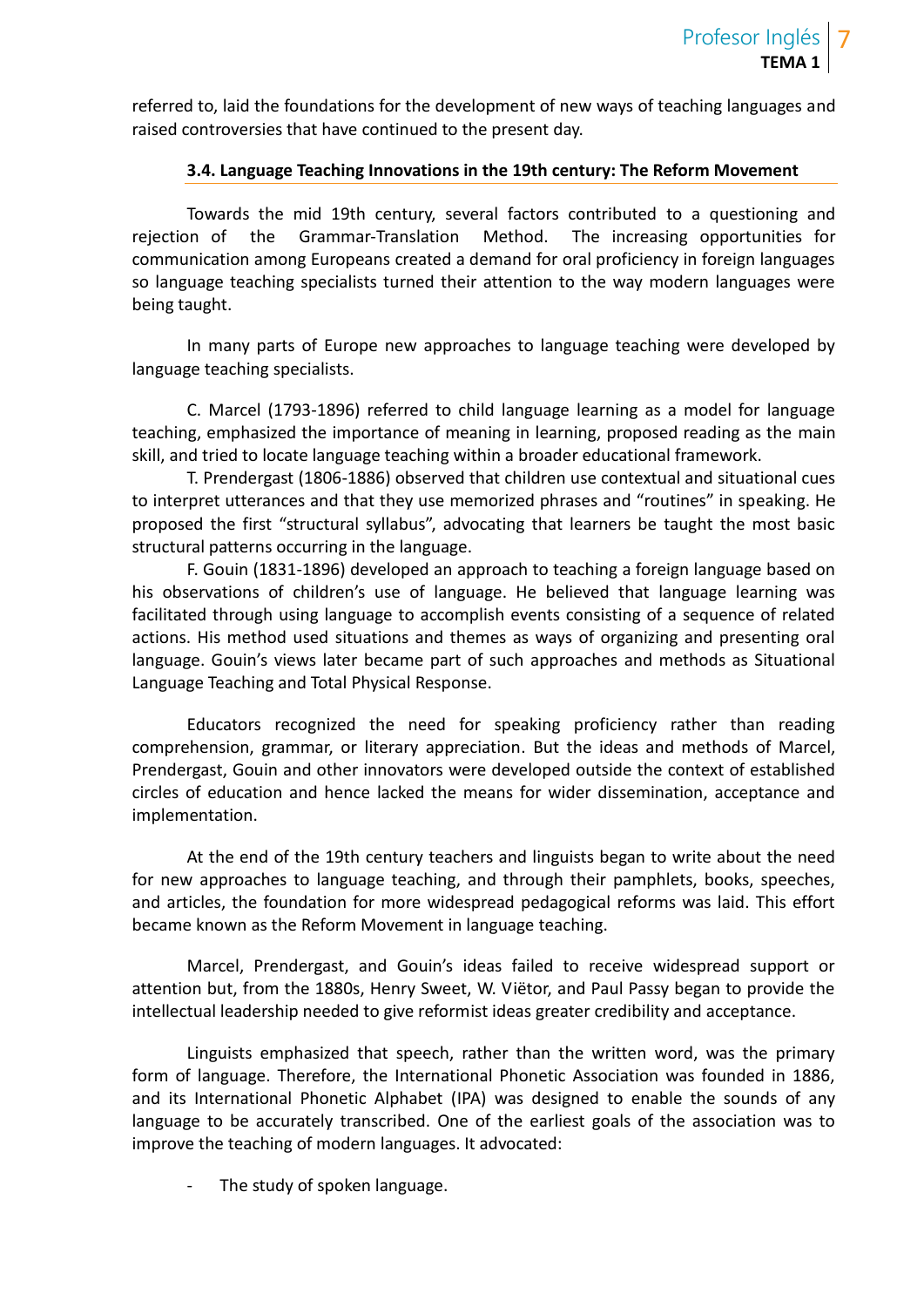Profesor Inglés

**TEMA 1**

Phonetic training in order to establish good pronunciation habits.

The use of conversation texts and dialogues to introduce conversational phrases and idioms.

An inductive approach to the teaching of grammar.

Teaching new meanings through establishing associations within the target language rather than with the mother tongue.

Henry Sweet (1845-1912), in his book "The Practical Study of Languages", set four principles for the development of teaching methods:

- Careful selection of what is to be taught.

Imposing limits on what is to be taught.

- Arranging what is to be taught in terms of the four skills of listening, speaking, reading, and writing.

- Grading materials from simple to complex.

W. Viëtor (1850-1918) argued that training in phonetics would enable teachers to pronounce the language accurately. Speech patterns, rather than grammar, were the fundamental elements of language. In 1882 he published his views in "Language Teaching Must Start Afresh", in which he strongly criticized the inadequacies of Grammar-Translation and stressed the value of training teachers in the new science of phonetics.

Viëtor, Sweet, and other reformers in the late 19th century believed that:

- The spoken language is primary and this should be reflected in an oral based methodology.

The findings of phonetics should be applied to teaching and to teacher training.

- Learners should hear the language first, before seeing it in written form.

- Words should be presented in sentences, and sentences should be practiced in meaningful contexts.

The rules of grammar should be taught only after the students have practiced the grammar points in context – that is, grammar should be taught inductively.

Translation should be avoided, although the mother tongue could be used in order to explain new words or to check comprehension.

These principles reflect the beginnings of the discipline of applied linguistics. But parallel to the ideas put forward by members of the Reform Movement was an interest in developing principles for language teaching out of naturalistic principles in language learning, such as are seen in first language acquisition. This led to what came to be known as the Direct Method.

#### **3.5. The Direct Method**

Among those who tried to apply natural principles to language classes in the 19th century was L. Sauveur (1826-1907), who used intensive oral interaction in the target language, employing questions as a way of presenting and eliciting language.

Sauveur and others believers in the Natural Method argued that a foreign language could be taught without translation or the use of the learner's mother tongue if meaning was conveyed directly through demonstration and action.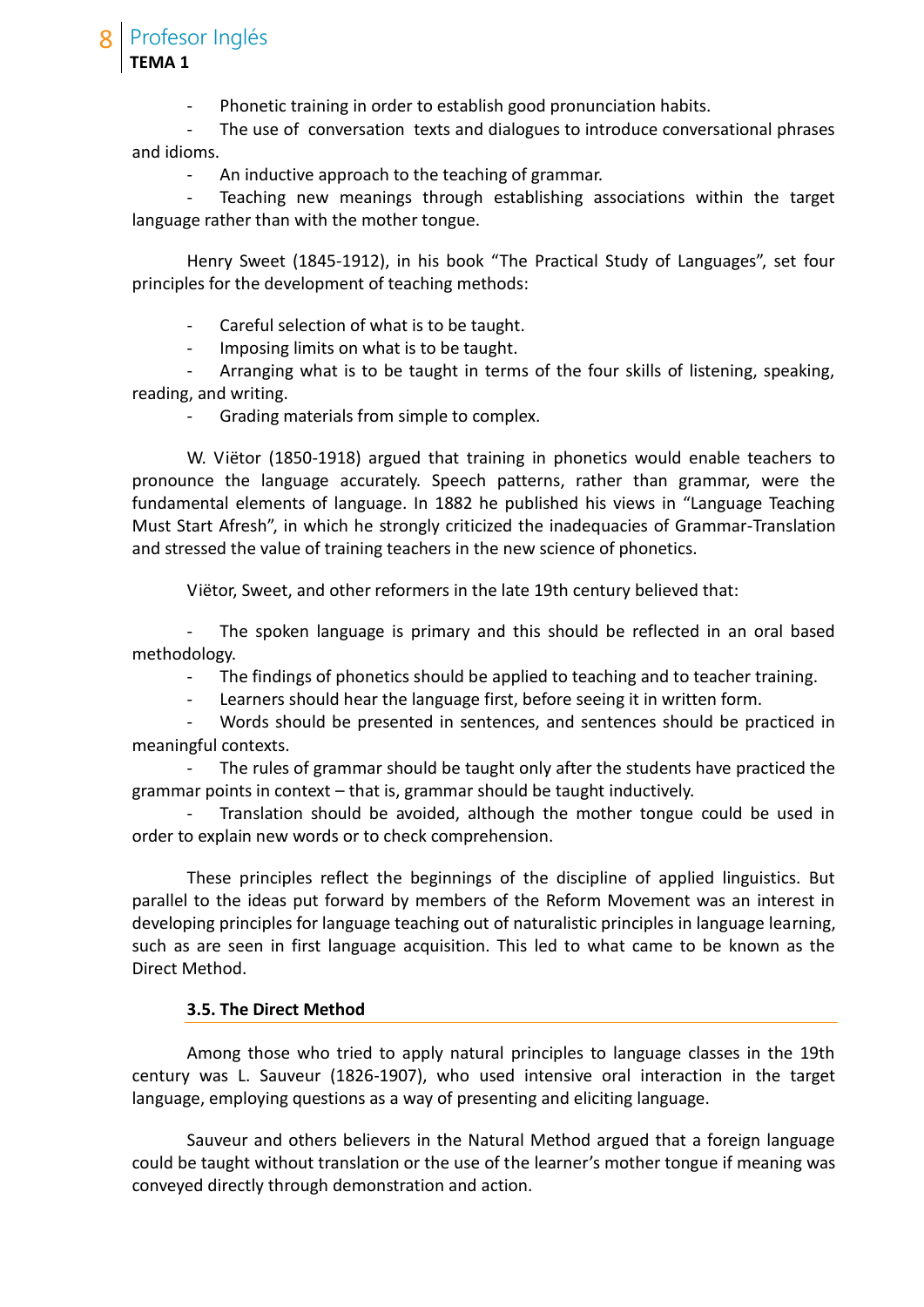The Direct Method, which became widely known in the United States through its use by Sauveur and M. Berlitz, stood for the following principles and procedures:

- Classroom instruction was conducted exclusively in the target language.
- Only everyday vocabulary and sentences were taught.

- Oral communication skills were built up in a carefully graded progression organized around question-and-answer exchanges between teachers and students in small and intensive classes.

- Grammar was taught inductively.
- New teaching points were introduced orally.

Concrete vocabulary was taught through demonstration, objects, and pictures; abstract vocabulary was taught by association of ideas.

- Both speech and listening comprehension were taught.
- Correct pronunciation and grammar were emphasized.

The Direct Method was quite successful in private language schools but difficult to implement in public secondary school education. By the 1920s, use of this method in non commercial schools in Europe had consequently declined. The British applied linguist Henry Sweet recognized its limitations. It offered innovations at the level of teaching procedures but lacked a thorough methodological basis.

In the 1920s and 1930s applied linguist systematized the principles proposed before by the Reform Movement and so laid the foundation for what developed into the British approach to teaching English as a foreign language. Subsequent developments led to Audiolingualism in United States and The Oral Approach or Situational Language Teaching in Britain.

### **4. CURRENT TRENDS IN THE TEACHING OF ENGLISH AS A FOREIGN LANGUAGE**

#### **4.1. Oral Approach and Situational Language Teaching**

The Oral Approach or Situational Language Teaching was developed by British applied linguists from the 1930s to the 1960s. Its impact has been long lasting and it has shaped the design of many EFL/ESL textbooks and courses.

In the 1920s and 1930s Harold Palmer and A.S. Hornby, two of the most prominent figures in British 20th century language teaching, attempted to develop a more scientific foundation for an oral approach to teaching English than was evidenced in the Direct Method. The result was a systematic study of the principles and procedures that could be applied to the selection and organization of the content of a language course.

One of the first aspects to receive attention was the role of vocabulary. There was a general consensus among language teaching specialists, such as Palmer, that vocabulary was one of the most important aspects of foreign language learning. This led to the development of principles of vocabulary control, which were to have a major practical impact on the teaching of English in the following decades. Harold Palmer, Michael West, and other specialists produced a guide of the English vocabulary needed for teaching English as a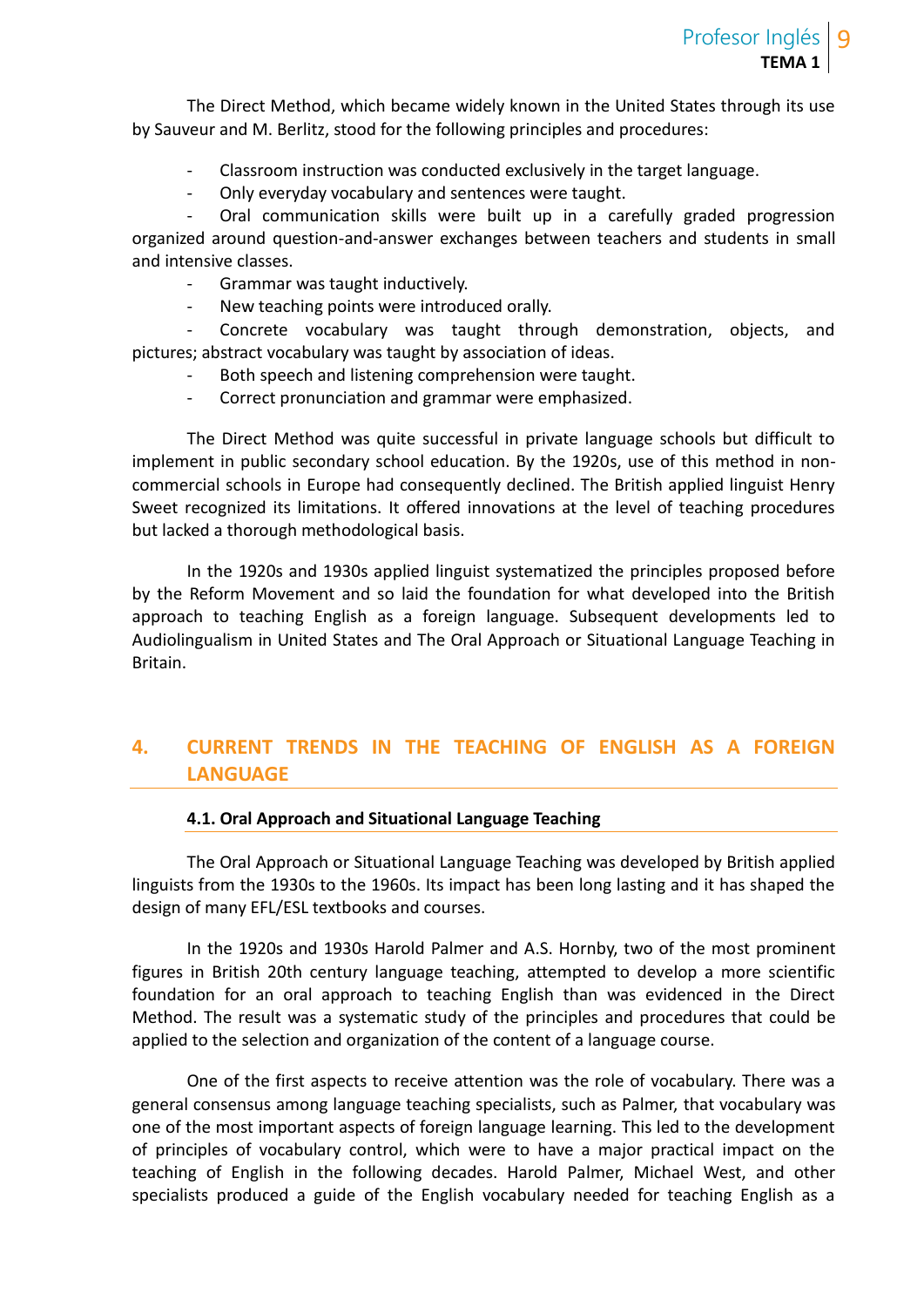## Profesor Inglés **TEMA 1**

foreign language, "The Interim Report on Vocabulary Selection", based on frequency as well as other criteria.

Together with the interest in developing rational principles for vocabulary selection was a focus on the grammatical content of a language course. Palmer had emphasized the problems of grammar for the foreign learner so much of his work was directed toward developing classroom procedures suited to teaching basic grammatical patterns through an oral approach. However, his view of grammar was very different from the abstract model of grammar seen in the Grammar-Translation Method. Palmer viewed grammar as the underlying sentence patterns of the spoken language.

#### **4.2. Audiolingualism**

The appearance of the Audiolingual Method resulted from the increased attention given to foreign language teaching in the United States toward the end of the 1950s. Language teaching specialists set about developing a method that was applicable to conditions in U.S. colleges and university classrooms. Audiolingualism claimed to have transformed language teaching from an art to a science, which would enable learners to achieve mastery of a foreign language effectively and efficiently. It was widely adopted for teaching foreign languages in North American colleges and universities. It provided the methodological foundation for materials for the teaching of foreign languages at college and university level in the United States and Canada.

The more central principles of Audiolingualism are the following:

Foreign language learning is basically a process of mechanical habit formation. Good habits are formed by giving correct responses rather than by making mistakes. By memorizing dialogues and performing pattern drills the chances of producing mistakes are minimized. Language is verbal behavior – that is, the automatic production and comprehension of utterances – and can be learned by inducing the students to do likewise.

Language skills are learned more effectively if the items to be learned in the target language are presented in spoken form before they are seen in written form. Oral training is needed to provide the foundation for the development of language skills.

Analogy provides a better foundation for language learning than analysis. Analogy involves the processes of generalization and discrimination. Explanations of rules are therefore not given until students have practiced a pattern in a variety of contexts and are thought to have acquired a perception of the analogies involved. Drills can enable learners to form correct analogies. Hence the approach to the teaching of grammar is essentially inductive rather than deductive.

The meanings that the words of a language have for the native speaker can be learned only in a linguistic and cultural context and not in isolation. Teaching a language thus involves teaching aspects of the cultural system of the people who speak the language.

Audiolingualists demanded a complete reorientation of the foreign language curriculum. They advocated a return to speech-based instruction with the primary objective of oral proficiency, and dismissed the study of grammar or literature as the goal of foreign language teaching.

Oral proficiency is equated with accurate pronunciation and grammar and the ability to respond quickly and accurately in speech situations. The teaching of listening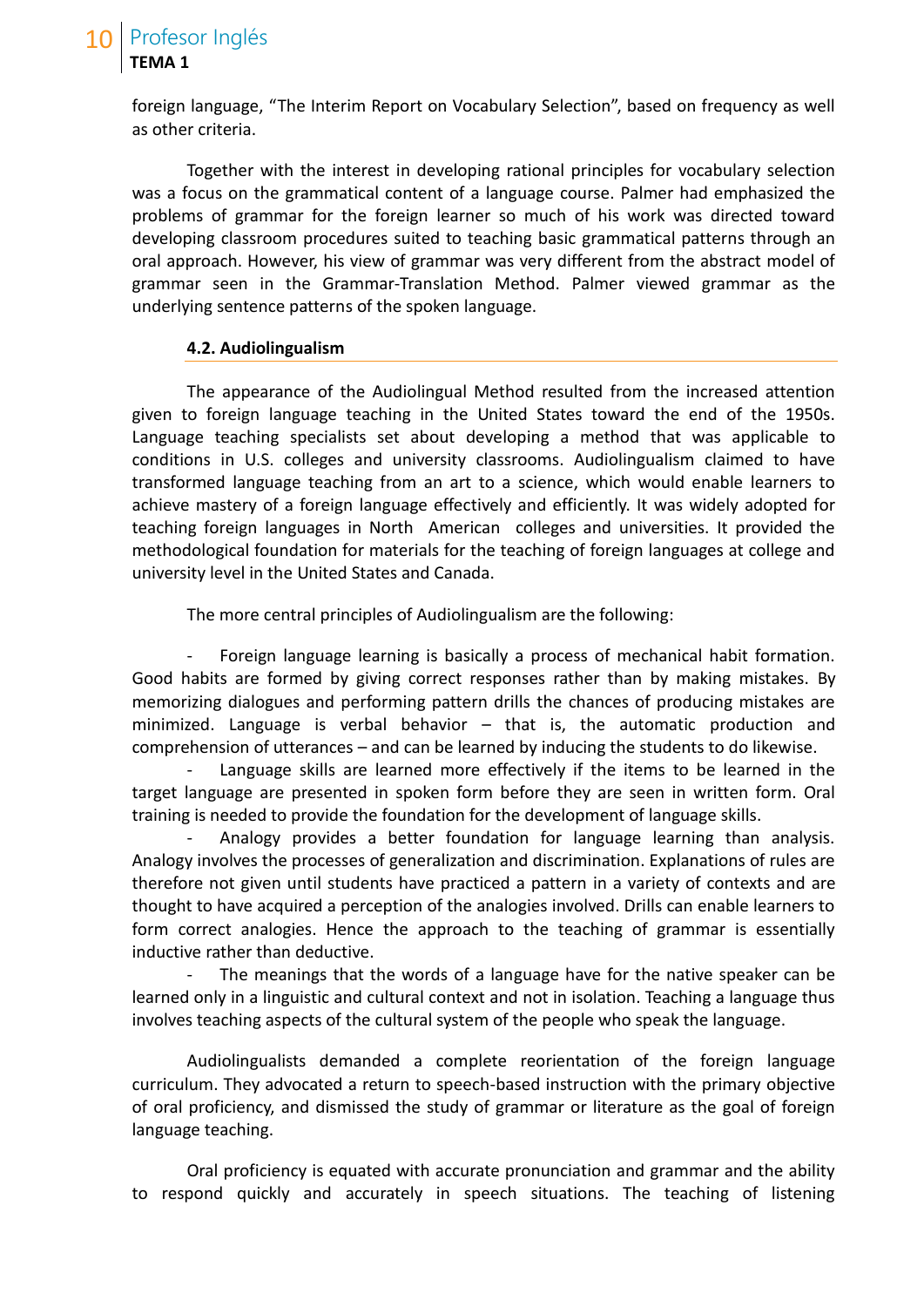comprehension, pronunciation, grammar and vocabulary are all related to development of oral fluency. Reading and writing skills may be taught, but they are dependent upon prior oral skills.

Audiolingualism is a linguistic, or structure-based, approach to language teaching. The language skills are taught in the order of listening, speaking, reading, and writing. Dialogues and drills form the basis of audiolingual classroom practices and are used for repetition and memorization. Correct pronunciation, stress, rhythm, and intonation are emphasized. After a dialogue has been presented and memorized, specific grammatical patterns in the dialogue are selected and become the focus of various kinds of drill and pattern-practice exercises.

#### **4.3. Total Physical Response**

Total Physical Response is a language method built around the coordination of speech and action. It attempts to teach language through physical activity. It was developed by James Asher and draws on several traditions such as developmental psychology, learning theory, and humanistic pedagogy, as well as on language teaching procedures proposed by Harold and Dorothy Palmer in 1925.

Asher stated that "most of the grammatical structure of the target language and hundreds of vocabulary items can be learned from the skillful use of the imperative by the instructor" (Asher, 1977). He viewed the verb, particularly the verb in the imperative, as the central linguistic motif around which language use and learning are organized.

Asher also referred to the fact that language can be internalized as wholes or chunks, rather than as single lexical items.

The general objectives of Total Physical Response are to teach oral proficiency at a beginning level. Comprehension is a means to an end, and the ultimate aim is to teach basic speaking skills. Specific instructional objectives are not elaborated, for these will depend on the particular needs of the learners. Whatever goals are set, they must be attainable through the use of action-based drills in the imperative form.

Total Physical Response requires initial attention to meaning rather than to the form of items. Grammar is taught inductively. Grammatical features and vocabulary items are selected according to the situations in which they can be used in the classroom and the ease with which they can be learned.

Imperative drills are the major classroom activity in Total Physical Response. They are used to elicit physical actions and activity on the part of the learners. Conversational dialogues are delayed until after about 120 hours of instruction. Other class activities include role plays, centered on everyday situations, and slide presentations, used to provide a visual center for teacher narration followed by commands and questions to students. Reading and writing activities may also be employed to further consolidate structures and vocabulary, and as follow-ups to oral imperative drills.

Total Physical Response typically deals with only the very beginning stages of learning. Asher himself stressed that it should be used in association with other methods and techniques.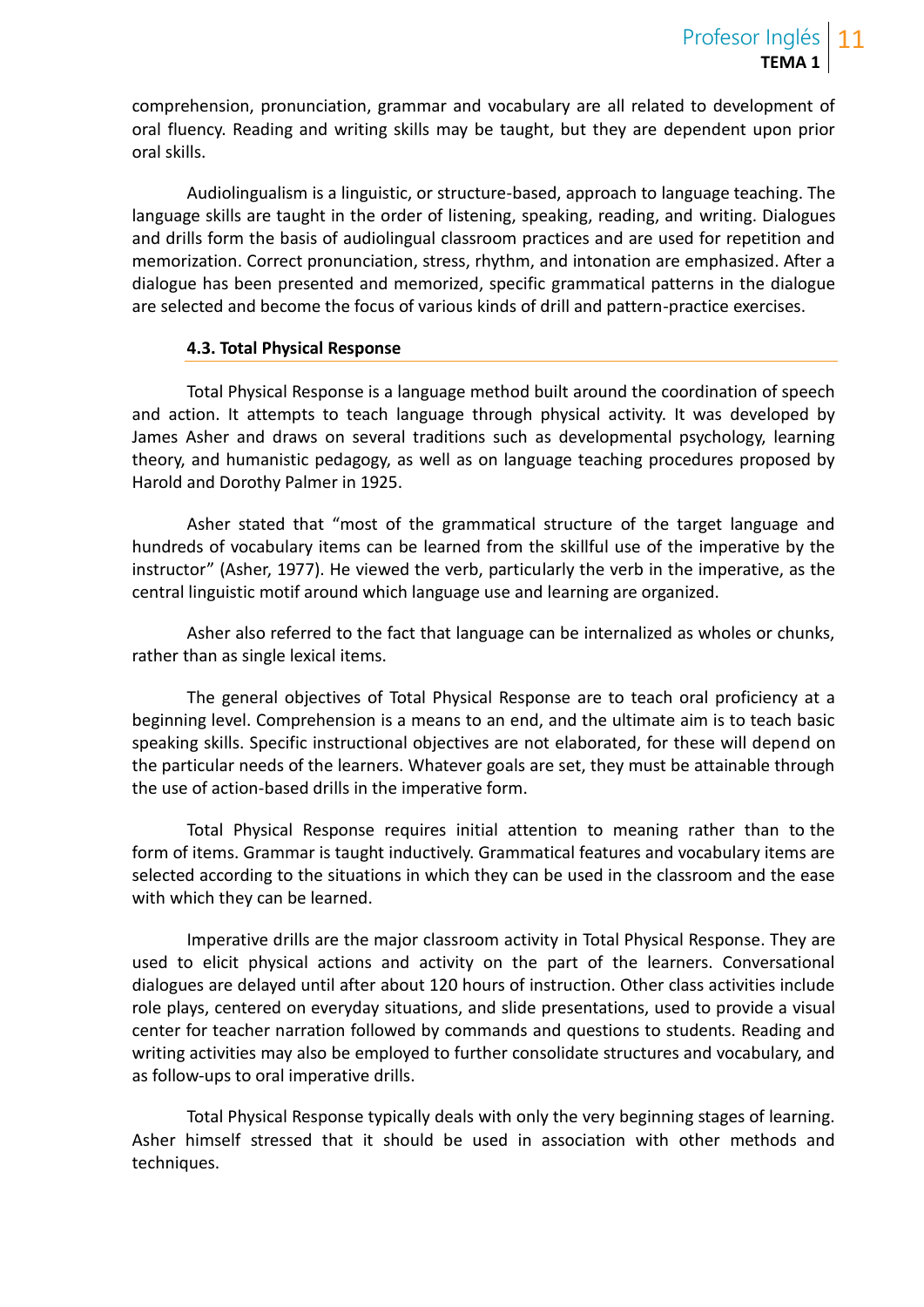#### **4.4. The Silent Way**

The Silent Way is a method of language teaching devised by Caleb Gattegno. It is based on the premise that the teacher should be silent as much as possible in the classroom and the learner should be encouraged to produce as much language as possible.

The Silent Way takes a structural approach to the organization of language to be taught. Language is seen as groups of sounds arbitrarily associated with specific meaning and organized into sentences or strings of meaningful units by grammar rules. Language is taught through artificial situations and lessons follow a sequence based on grammatical complexity. Gattegno sees vocabulary as a central dimension of language learning and its choice as crucial.

Silence is considered the best vehicle for learning, because silence students concentrate on the task to be accomplished and the potential means to its accomplishment. Silence, as avoidance of repetition, is an aid to alertness, concentration, and mental organization.

The general objective of the Silent Way is to give beginning level students oral and aural facility in basic elements of the target language. The general goal set for language learning is near-native fluency in the target language, and correct pronunciation and mastery of the prosodic elements of the target language are emphasized.

The Silent Way adopts a basically structural syllabus, with lessons planned around grammatical items and related vocabulary. Typically, the imperative is the initial structure introduced. Vocabulary is selected according to the degree to which it can be manipulated within a given structure and according to its productivity within the classroom setting.

Learning tasks and activities in the Silent Way have the function of encouraging and shaping student oral response without direct oral instruction from the teacher. Charts, rods, and other aids may be used to elicit learner responses. Responses to commands, questions, and visual cues constitute the basis for classroom activities.

The innovations in Gattegno's method derive primarily from the manner in which classroom activities are organized, the indirect role the teacher is required to assume, the responsibility placed upon learners, and the materials used to elicit and practice language.

#### **4.5. Community Language Learning**

Community Language Learning is the name of a method developed by Charles A. Curran and his associates. It draws on the counseling metaphor to redefine the roles of the teacher (the counselor) and learners (the clients) in the language classroom.

Community Language Learning interactions are of two distinct and fundamental kinds: interactions between learners, which are unpredictable in content but said to involve exchanges of affect, and interactions between learners and knowers, which are initially dependent.

Community Language Learning is most often used in the teaching of oral proficiency. It does not use a conventional language syllabus. Instead, the course progression is topic based, with learners nominating things they wish to talk about and messages they wish to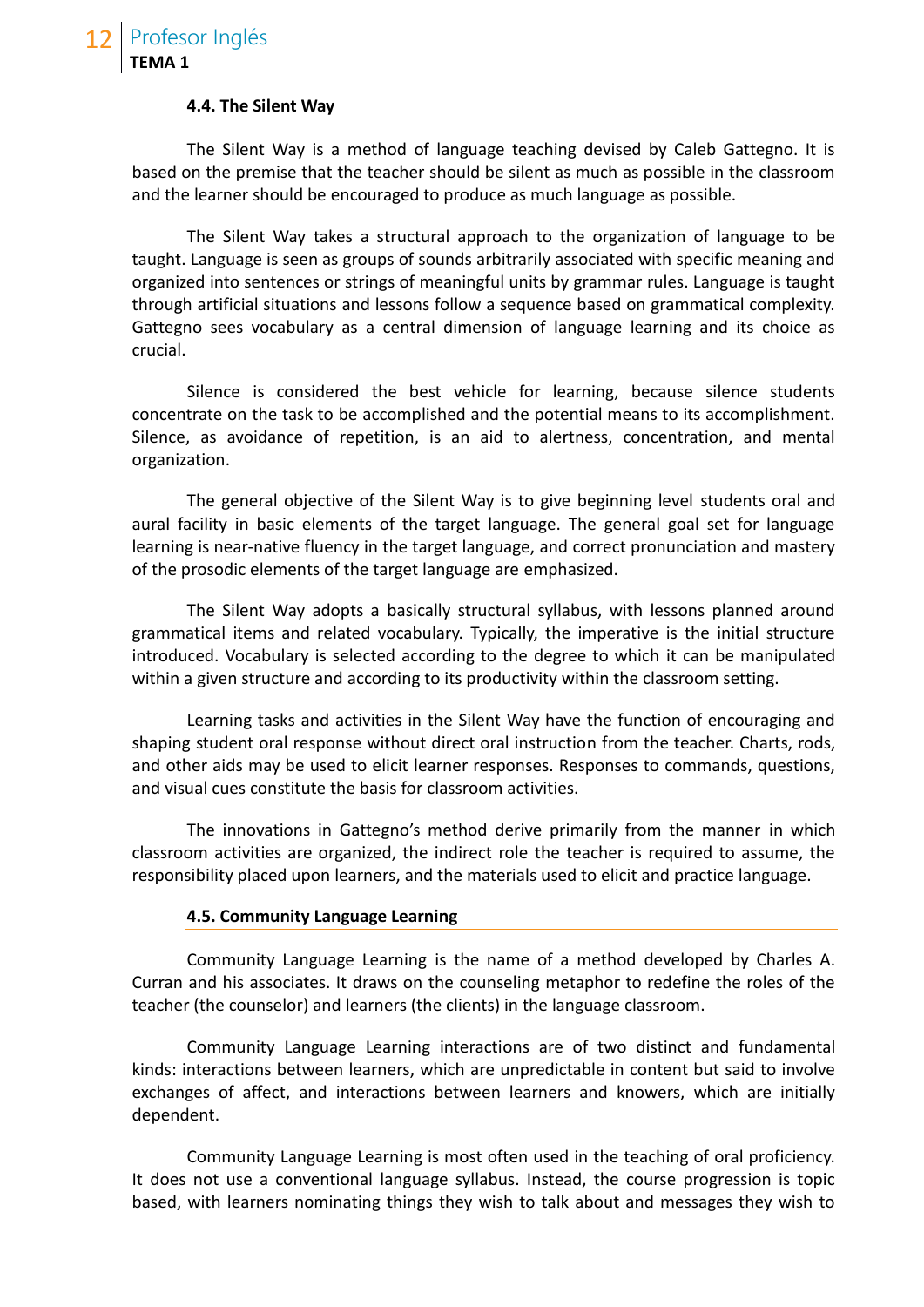communicate to other learners. Specific grammatical points, lexical patterns, and generalizations will sometimes be isolated by the teacher for more detailed study and analysis.

This method combines innovative learning tasks and activities with conventional ones. They include: translation, group work, recording, transcription, analysis, reflection and observation, listening, and free conversation.

Critics of Community Language Learning question the appropriateness of the counseling metaphor, while supporters of the method emphasize the positive benefits of a method that centers on the learner.

#### **4.6. The Natural Approach**

In 1977, Tracy Terrell outlined a proposal for a new philosophy of language teaching which he called the Natural Approach. It was an attempt to develop a language teaching proposal that incorporated the "naturalistic" principles researchers had identified in studies of second language acquisition. There is an emphasis on exposure, or input, rather than practice.

Stephen Krashen and Terrell see communication as the primary function of language. Language is viewed as a vehicle for communicating meaning and messages.

The Natural Approach is for beginners and is designed to help them become intermediates. Since it is offered as a general set of principles applicable to a wide variety of situations, specific objectives depend upon learner needs and the skill and level being taught.

From the beginning, emphasis is on presenting comprehensible input in the target language. Learners are not required to say anything until they feel ready. Once they are ready to begin talking in the new language, the teacher provides comprehensible language and simple response opportunities. Techniques recommended by Krashen and Terrell are often borrowed from other methods and adapted to meet the requirements of Natural Approach theory. These include command-based activities, mime, gestures, and even situation-based practice of structures and patterns.

The greater claim to originality of this approach lies not in the techniques it employs but in their use in a method that emphasizes comprehensible and meaningful practice activities, rather than production of grammatically perfect utterances and sentences.

#### **4.7. Suggestopedia**

Suggestopedia is a method developed by the Bulgarian psychiatrist-educator Georgi Lozanov. It is a specific set of learning recommendations derived from Suggestology, which Lozanov describes as a "science… concerned with the systematic study of the nonrational and/or nonconscious influences" that human beings are constantly responding to".

The most noticeable characteristics of Suggestopedia are the decoration, furniture, and arrangement of the classroom, the use of music, and the authoritative behavior of the teacher.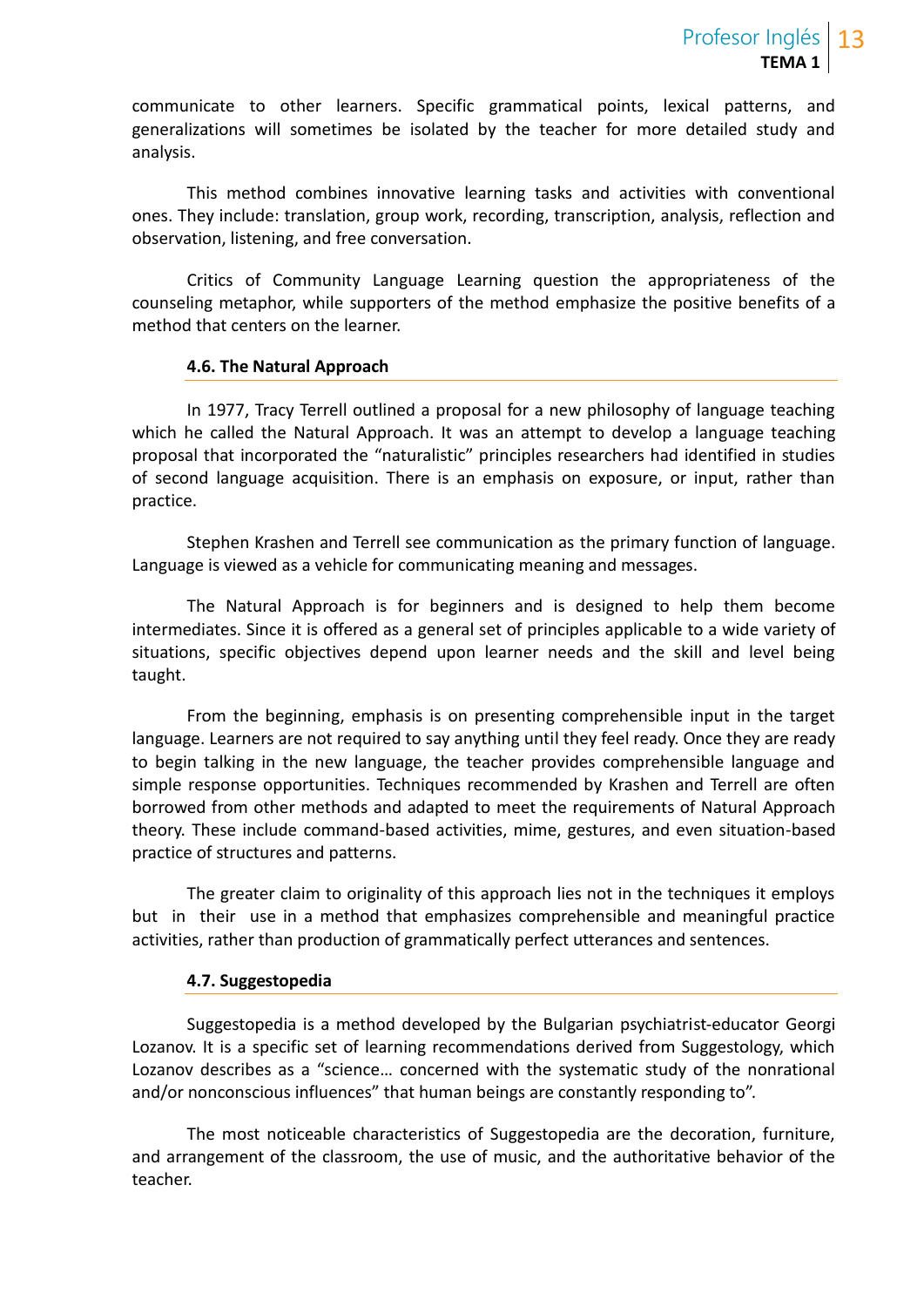The emphasis on memorization of vocabulary pairs  $-$  a target language item and its native language translation – suggests a view of language in which lexis is central and in which lexical translation rather than contextualization is stressed.

Suggestopedia aims to deliver advance conversational proficiency quickly. It bases its learning claims on student mastery of lists of vocabulary pairs.

A Suggestopedia course lasts 30 days and consists of ten units of study. Classes are held four hours a day, six days a week. The central focus of each unit is a dialogue consisting of 1200 words or so, with an accompanying vocabulary list and grammatical commentary. The dialogues are graded by lexis and grammar.

There is a variety of activities including imitation, question and answer, and role play. The type of activities that are more original to Suggestopedia are the listening activities, which concern the text and text vocabulary of each unit.

Suggestopedia has probably received the most enthusiastic and the most critical response of any of the so-called new methods. It would be useful to try to identify and validate those techniques from Suggestopedia that appear effective and that harmonize with other successful techniques in the language teaching inventory.

#### **5. THE COMMUNICATIVE APPROACHES**

#### **5.1. The Beginnings of Communicative Language Teaching**

The origins of Communicative Language Teaching are found in the changes in the British language teaching tradition from the late 1960s. It began with the criticisms that the American linguist Noam Chomsky had leveled at structural linguistic theory and at the Situational Language Teaching in his book "Syntactic Structures". Chomsky himself and some other British applied linguists saw the need to focus on language teaching on communicative proficiency rather than on mere mastery of structures.

The British linguist D.A. Wilkins proposed a functional or communicative definition of language that could serve as the basis for developing communicative syllabuses for language teaching. He attempted to demonstrate the systems of meanings that lay behind the communicative uses of language. He described two types of meanings: notional categories – concepts such as time, quantity, location, frequency  $-$  and categories of communicative function – requests, denials, complaints, and offers.

The Council of Europe, one of whose major areas of activity was education, incorporated Wilkins' analysis into a set of specifications for a first-level communicative language syllabus. This work of the Council of Europe together with the writings of Wilkings, Widowson, Brumfit, and other British applied linguists came to be known as the Communicative Approach or Communicative Language Teaching.

Since the mid 70s the scope of Communicative Language Teaching has expanded and both American and British proponents see it as an approach that aims to make communicative competence the goal of language teaching and to develop procedures for the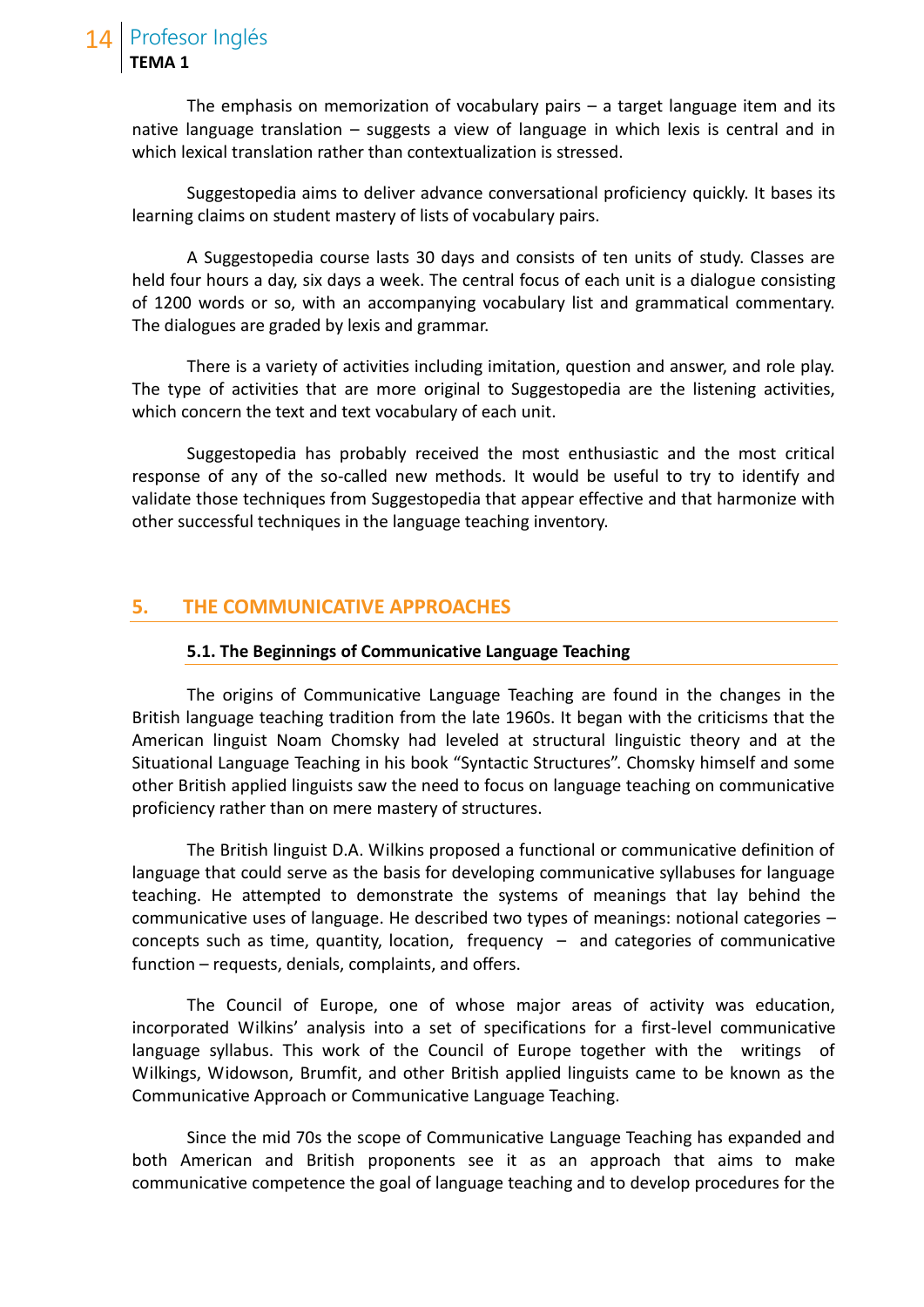teaching of the four language skills that acknowledge the interdependence of language and communication.

D. Hymes, in 1972, introduced the term "communicative competence" for the first time into linguistics in his article "On Communicative Competence". He defined this notion not only in terms of grammatical competence, but also in terms of the knowledge of the appropriateness of the message to the context of communication.

M. Canale and M. Swain's article "Theoretical Bases of Communicative Approaches to Second Language Teaching and Testing" established two main points:

Communicative competence is understood as the underlying system of knowledge and skills required for communication.

Communicative competence has four components: grammatical, sociolinguistic, discursive, and strategic.

Howatt, in his book "A History of English Language Teaching" differentiates two versions of the Communicative Approach:

The weak version: it "stresses the importance of providing learners with opportunities to use their English for communicative purposes and, characteristically, attempts to integrate such activities into a wider program of language teaching. It could be described as 'learning to use' English." (Howatt, 1984)

The strong version "advances the claim that language is acquired through communication, so that it is not merely a queston of activation an existing but inert knowledge of the language, but of stimulating the development of the language system itself. It entails 'using English to learn it'". (Howatt, 1984)

Common to all the ways of interpretation that we can find on Communicative Language Teaching, we can say that it is a theory of language teaching that starts from a communicative model of language and language use, and that seeks to translate this into a design for an instructional system, for materials, for teacher and learner roles and behaviors, and for classroom activities and techniques.

#### **5.2. Communicative Language Teaching Principles**

Communicative Language Teaching has a rich theoretical bases. Some of the characteristics of this communicative view at the level of language theory are the following:

- Language is a system for the expression of meaning.
- The primary function of language is for interaction and communication.
- The structure of language reflects its functional and communicative uses.

The primary units of language are not merely its grammatical and structural features, but categories of functional and communicative meaning as exemplified in discourse.

If we focus on a theory of learning rather than on a language theory, some elements can be discerned in some Communicative Language Teaching practices. They address the conditions needed to promote second language learning, rather than the processes of language acquisition. These are: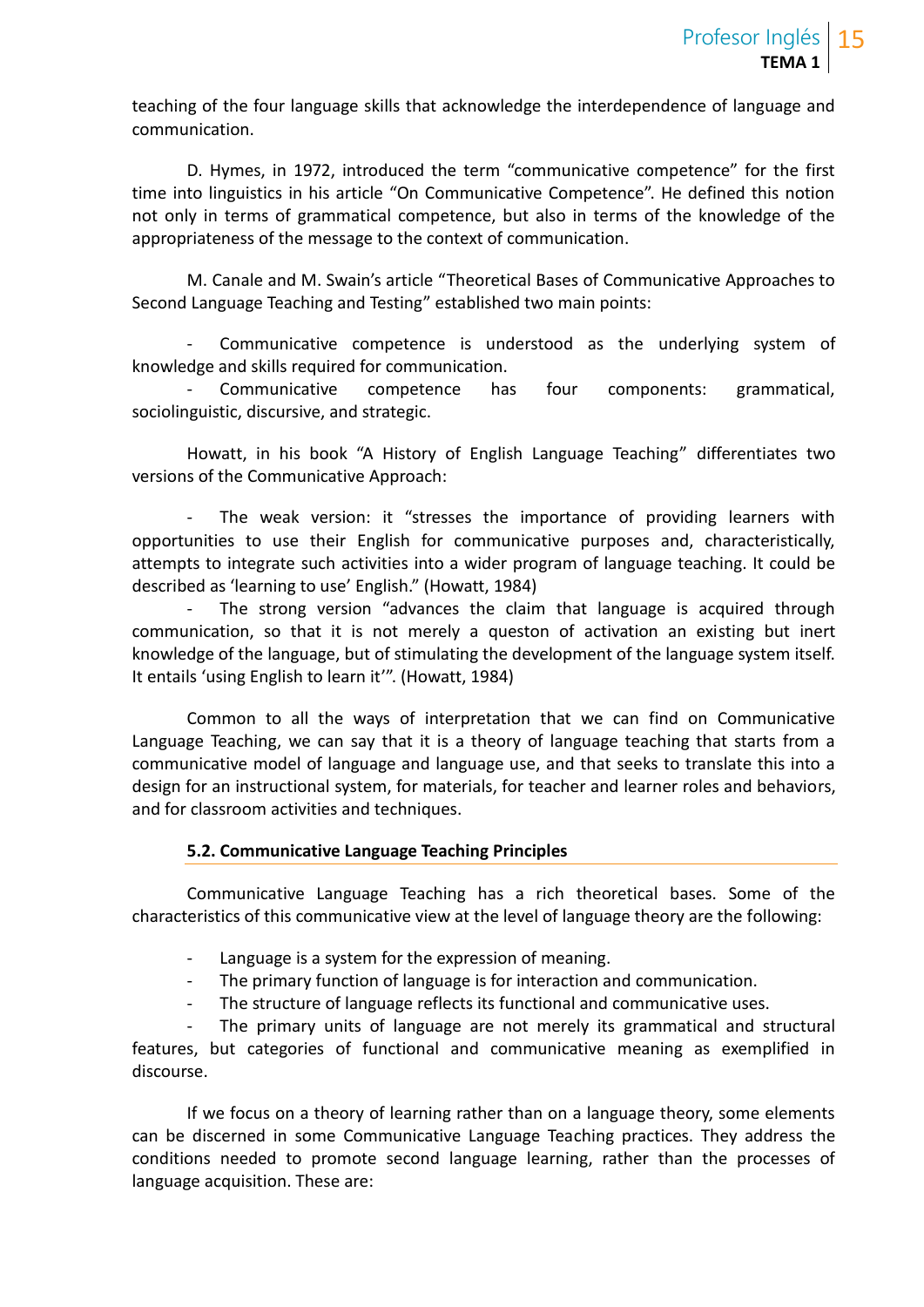Profesor Inglés

**TEMA 1**

Communication principle: activities that involve real communication promote learning

Task principle: activities in which language is used for carrying out meaningful tasks promote learning.

- Meaningfulness principle: language that is meaningful to the learner supports the learning process.

#### **5.3. Activities and materials for Communicative Language Teaching**

The range of exercise types and activities compatible with a communicative approach is unlimited, provided that such exercises enable learner to attain the communicative objective of the curriculum, engage learners in communication, and require the use of such communicative processes as information sharing, negotiation of meaning, and interaction.

W. Littlewood (1981) distinguishes between "functional communication activities" and "social interaction activities" as the major activity types in Communicative Language Teaching.

Functional communication activities include tasks such as learner comparing sets of pictures and noting similarities and differences; working out a likely sequence of events in a set of pictures, discovering missing features in a map or picture; one learner communicates behind a screen to another learner, giving instructions on how to draw a picture or shape, or how to complete a map; following directions; and solving problems from shared clues.

- Social interaction activities include conversation and discussion sessions, dialogues and role plays, simulations, skits, improvisations, and debates. Regarding materials, a wide variety have been used to support communicative approaches to language teaching. Materials are seen as a way of influencing the quality of the classroom interaction and language use. They have the primary role of promoting communicative language use. The main kinds of material currently used in Communicative Language Teaching are:

Text-based materials: there are numerous textbooks designed to direct and support Communicative Language Teaching. Some of them are written around a largely structural syllabus, with slight reformatting to justify their claims to be based on a communicative approach. Others look very different from previous language teaching texts, where we can find none of the usual dialogues, drills, or sentence patterns and instead use visual cues, taped cues, pictures, and sentence fragments to initiate conversation.

Realia: many proponents of Communicative Language Teaching have advocated the use of "authentic", "from-life" materials in the classroom. These might include language based realia, such as signs, magazines, advertisements, and newspapers, or graphic and visual sources around which communicative activities can be built, such as maps, pictures, symbols, graphs, and charts.

#### **6. CONCLUSION**

On revising all these language teaching theories we can get a sense of the wide range of proposals made from the ancient times to the present, all with their weaknesses and strengths. We have gone through methods based only on translating sentences and learning grammar rules by heart to more natural and communicative approaches where communication is the base and the main element in order to learn a foreign language. We have also seen that whereas some centuries ago, the mother tongue was fundamental and